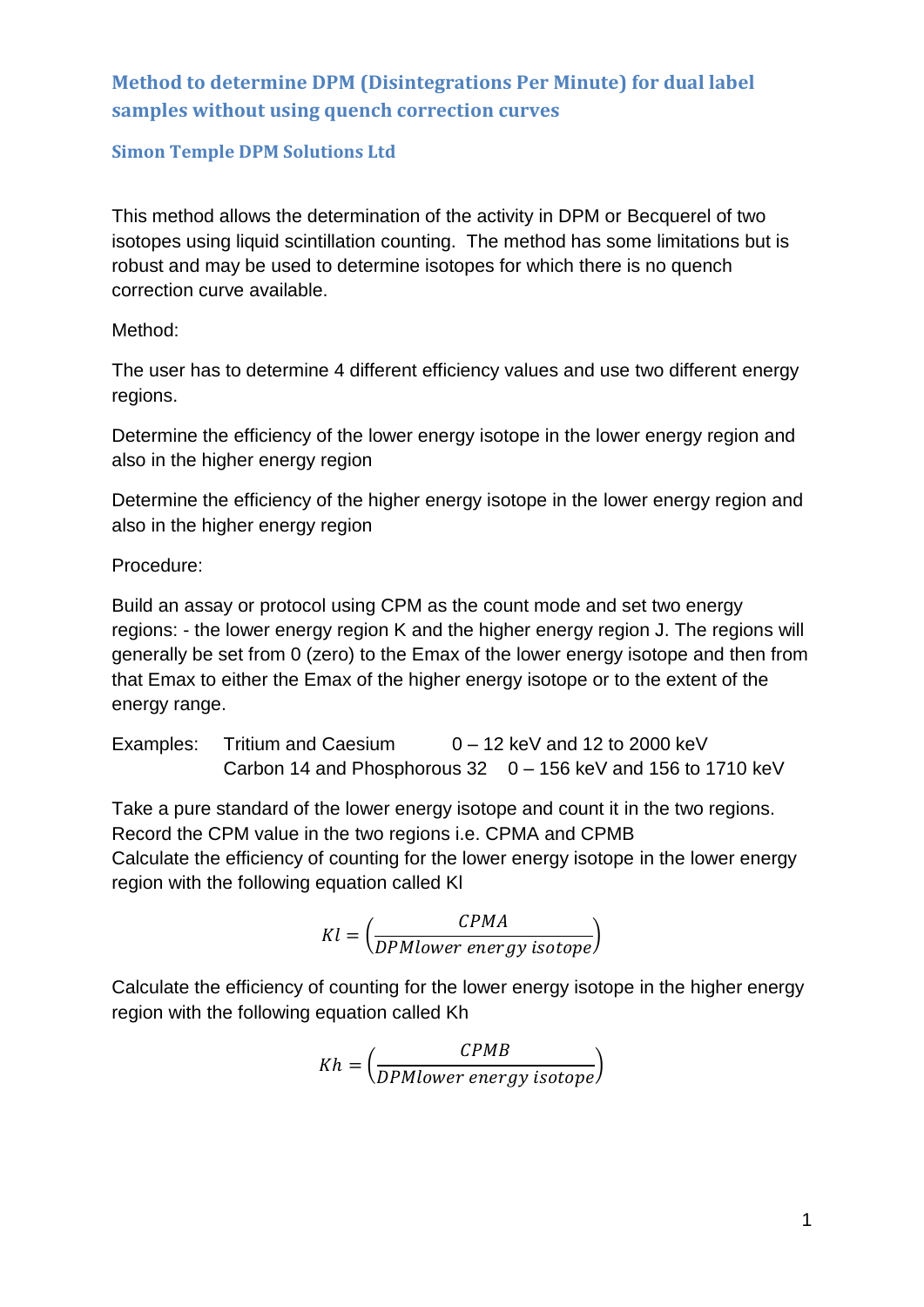# **Method to determine DPM (Disintegrations Per Minute) for dual label samples without using quench correction curves**

### **Simon Temple DPM Solutions Ltd**

Take a pure standard of the higher energy isotope and count it in the two regions. Record the CPM value in the two regions i.e. CPMA and CPMB Calculate the efficiency of counting for the higher energy isotope in the lower energy region with the following equation called Jl

$$
Jl = \left(\frac{CPMA}{DPM higher energy isotope}\right)
$$

Calculate the efficiency of counting for the higher energy isotope in the higher energy region with the following equation called Jh

$$
Jh = \left(\frac{CPMB}{DPM\ higher\ energy\ isotope}\right)
$$

Now there are 4 efficiency values:

Kl – efficiency of the lower energy isotope in the lower energy region Kh - efficiency of the lower energy isotope in the higher energy region Jl – efficiency of the higher energy isotope in the lower energy region Jh - efficiency of the higher energy isotope in the higher energy region

When the efficiencies have been established the unknown sample may be counted and it may contain both isotopes. The quench value of the unknown sample must always be as close as possible to the quench value of the standards that were used to determine the efficiencies.

When the CPM values of the unknown samples have been determined then there are two calculations that must be done off line. The DPM of the lower energy isotope and the DPM of the higher energy isotope must be calculated separately.

DPM of the lower energy isotope uses this equation:

DPMK =  $(CPMA \times Jh - CPMB \times Jl) \div (Jh \times Kl - Jl \times Kh)$ 

DPM of the higher energy isotope uses this equation:

 $DPMJ = (CPMB \times Kl - CPMA \times Kh) \div (Jh \times Kl - Jl \times Kh)$